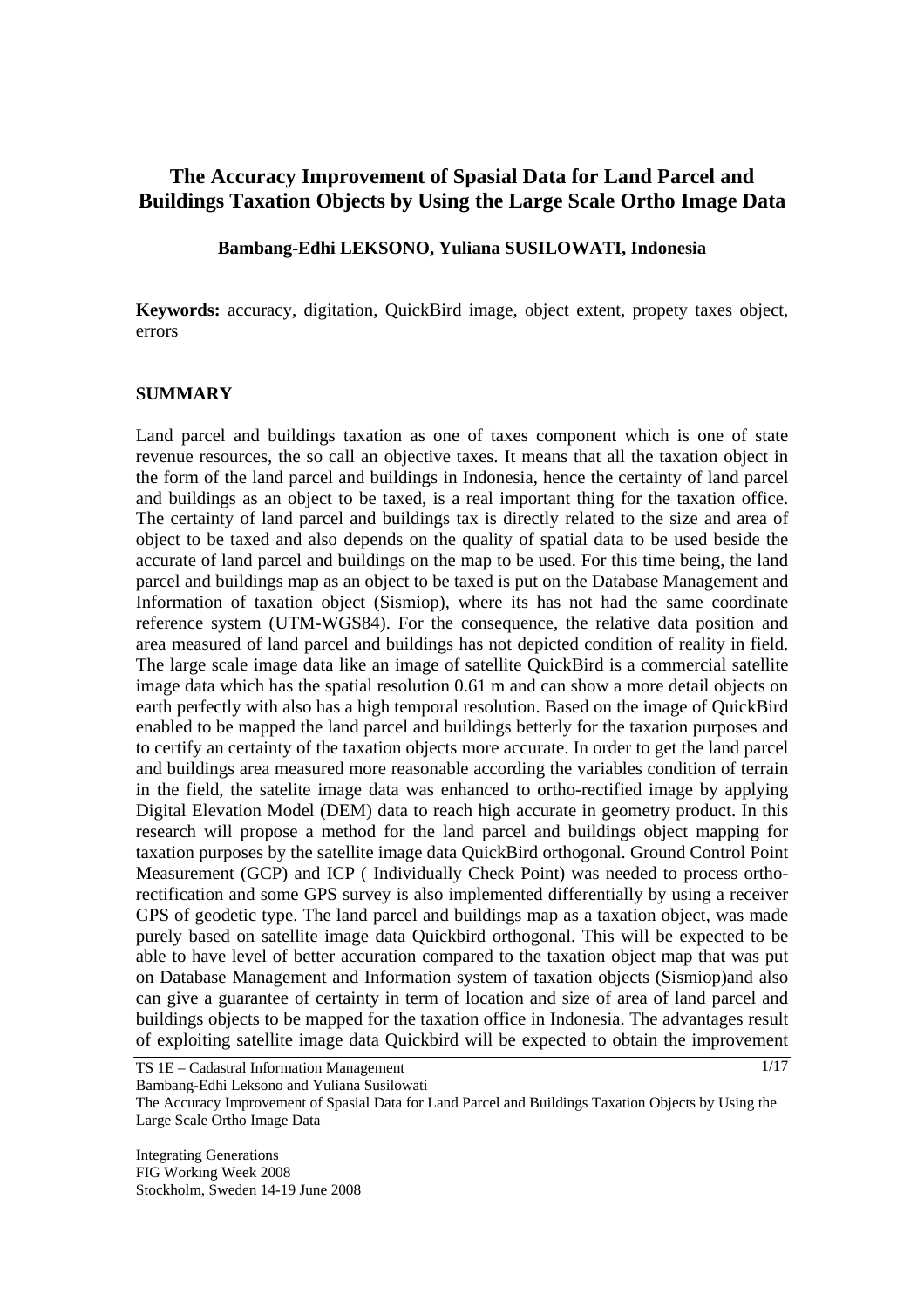method for data collection in term of land parcel and buildings location and size area measured as a taxation object will be more effective, economic and efficient for the object valuation and also applicable for map updating for the taxation office database.

TS 1E – Cadastral Information Management Bambang-Edhi Leksono and Yuliana Susilowati The Accuracy Improvement of Spasial Data for Land Parcel and Buildings Taxation Objects by Using the Large Scale Ortho Image Data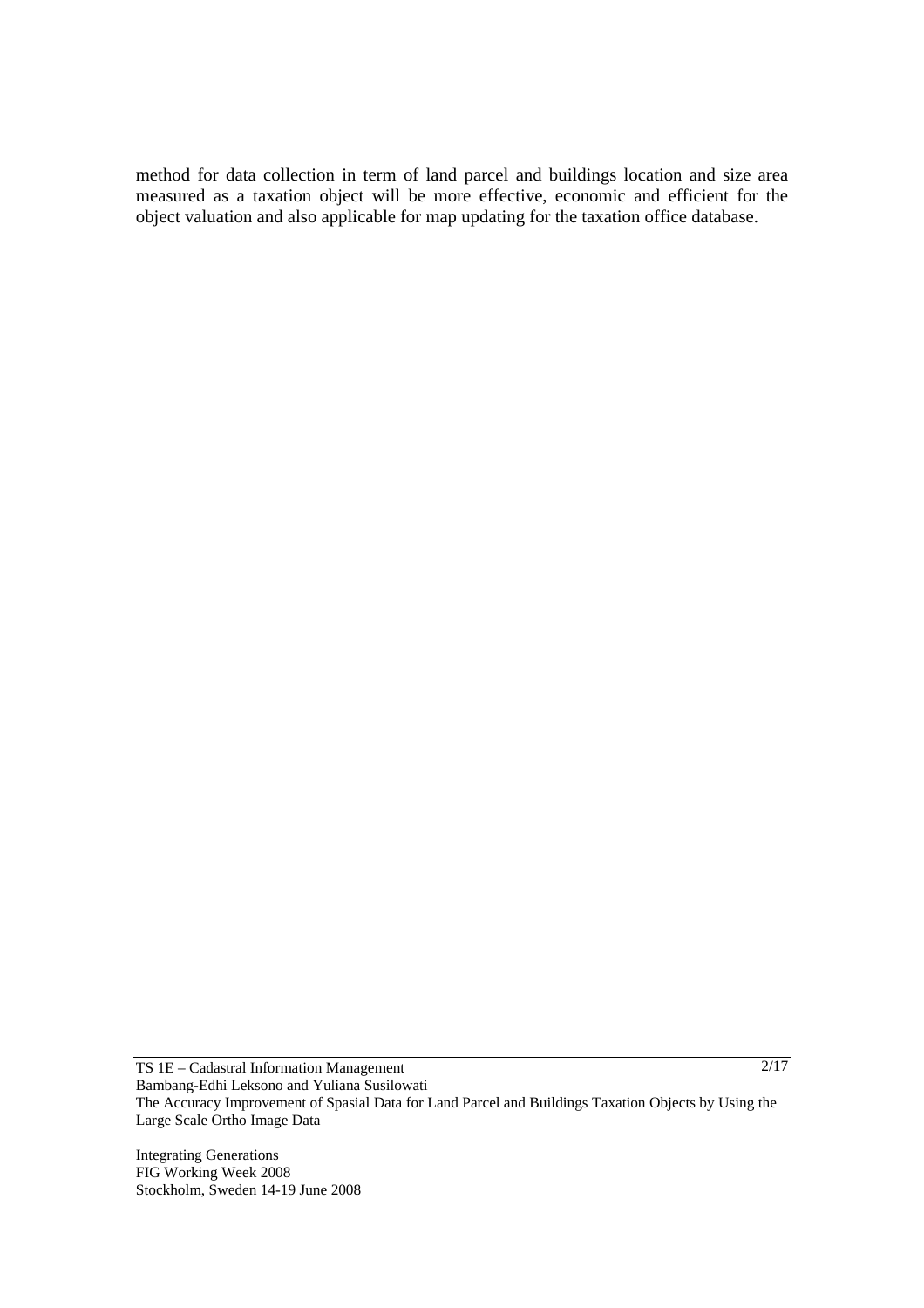# **The Accuracy Improvement of Spasial Data for Land Parcel and Buildings Taxation Objects by Using the Large Scale Ortho Image Data**

**Bambang-Edhi LEKSONO, Yuliana SUSILOWATI, Indonesia** 

## **1. INTRODUCTION**

#### **1.1. Background**

Taxes is one of the state income sources of the country, as one of objective taxes that is known as the lands and buildings taxation (PBB). The estimation revenue from this kind of objective taxes in Indonesia, until the year of 2005 is predicted to the amount of 83.5 million objects to be taxed that from 50 million tax obligators, with coverage ratio of the area approximately 90 %. This number should be well maintain and up to date to support the quality of taxes system, services to the tax obligators and increasement of state revenue.

So the data base processing and maintenance of Land and buildings taxation (PBB) became an important thing to make certainty of this objective taxes.

The certainty of taxation objects in Land and buildings taxation (PBB) are divided into two parts, first in size and location (quantitative measurement) and second in use and condition (qualitative measurement) for the lands or buildings.

Until now, the processing and the maintenance of Land and buildings taxation (PBB) database usually still using a conventional technique such as field measurements. This data processing by field measurements have many difficulties, specialy in a hilly area, such as dense populated area in the city. One of the difficulty is to decide the extention of taxes object, while the field measurement is subject to the taxation objects where located in different altitude of terrrain which hard to do and wasting time.

QuickBird as one of satellite images with a high spatial resolution and the have an ability to collect clearly the information from the object on the earth surface, with a relatively fast in time, and also can be used for identifying the parcel object in a way to maintain the database of Land and buildings taxation (PBB) objects.

This high accuracy QuickBird images map could be done by orthorectification process with the help of DEM data, it would be resulting orthogonal satellite images that could eliminating relief displacement with minimum geometrical errors.

 $3/17$ 

TS 1E – Cadastral Information Management Bambang-Edhi Leksono and Yuliana Susilowati

The Accuracy Improvement of Spasial Data for Land Parcel and Buildings Taxation Objects by Using the Large Scale Ortho Image Data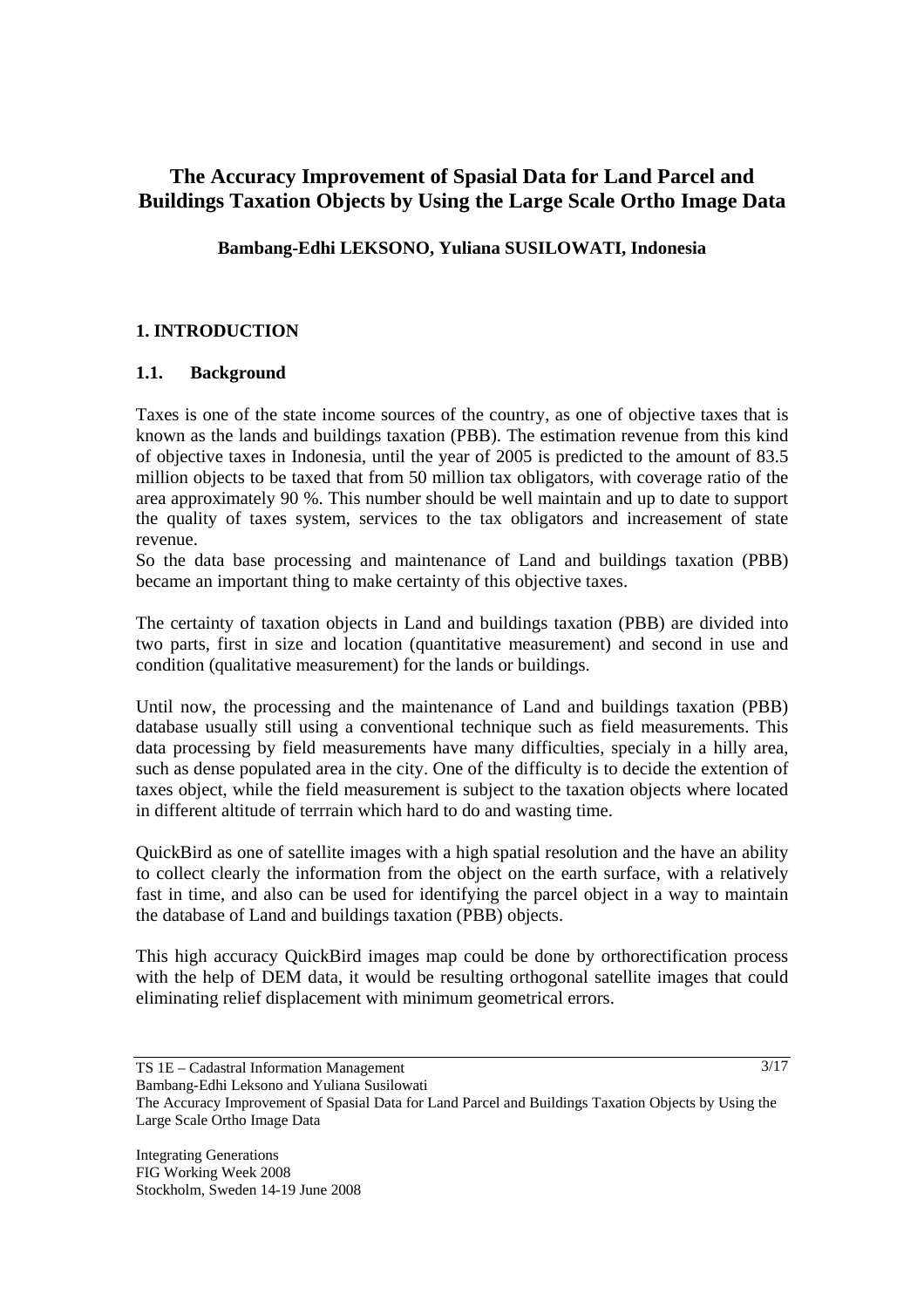For this research, Bandung area is chosen because it is one of the biggest city in Indonesia which has a high population density, and have a relatively hilly in topographical point a view..

The changes of Land and buildings taxation (PBB) object is happening so fast, in the meanwhile the updating of PBB's object data at the existing system (SISMIOP) needs to be up dated to get the position and the extention of Land and buildings taxation object to fit on its real condition. The satellite images could detecting the changes of taxation object condition in connection with position and an extention of those tax object, In this case hopefully the exixting system (SISMIOP) database could be updating to the real condition.

This research is to get an orthogonal QuickBird images with a high accuracy needs to be done to collect information of position and an extention of taxation objects are able to guarantee the certainty of Land and buildings taxation (PBB) object with the minimum geometrical error and fit on the real condition.

# **1.2. Research Goal**

Examine the accuracy of orthogonal QuickBird images with a hilly topographic area, in order to give the information of tax object position and tax object extensification, and also for updating Land and buildings taxation (PBB) database.

## **1.3. Problem Formulation**

- Difficulties in processing data of potentialy taxes object in a hilly area and far from city. One of the difficulty is to decide extent of taxes object, where the measurement is done to the taxes object in a big amount and un-order, or the object who have a differ altitude. It made the measurement process is harder to do and takes longer time.
- How is the technique of making the digital ortho images?
- Examine of how far the ortho images can be used as a base to get the PBB extent, so it can fit with the real condition.

# **1.4. Research Scope**

This research includes the study of geometric accuracy of orthogonal QuickBird images and analyzing of orthogonal QuickBird images map for the PBB needs, in order to give information of position and extent of the object

4/17

TS 1E – Cadastral Information Management

Bambang-Edhi Leksono and Yuliana Susilowati

The Accuracy Improvement of Spasial Data for Land Parcel and Buildings Taxation Objects by Using the Large Scale Ortho Image Data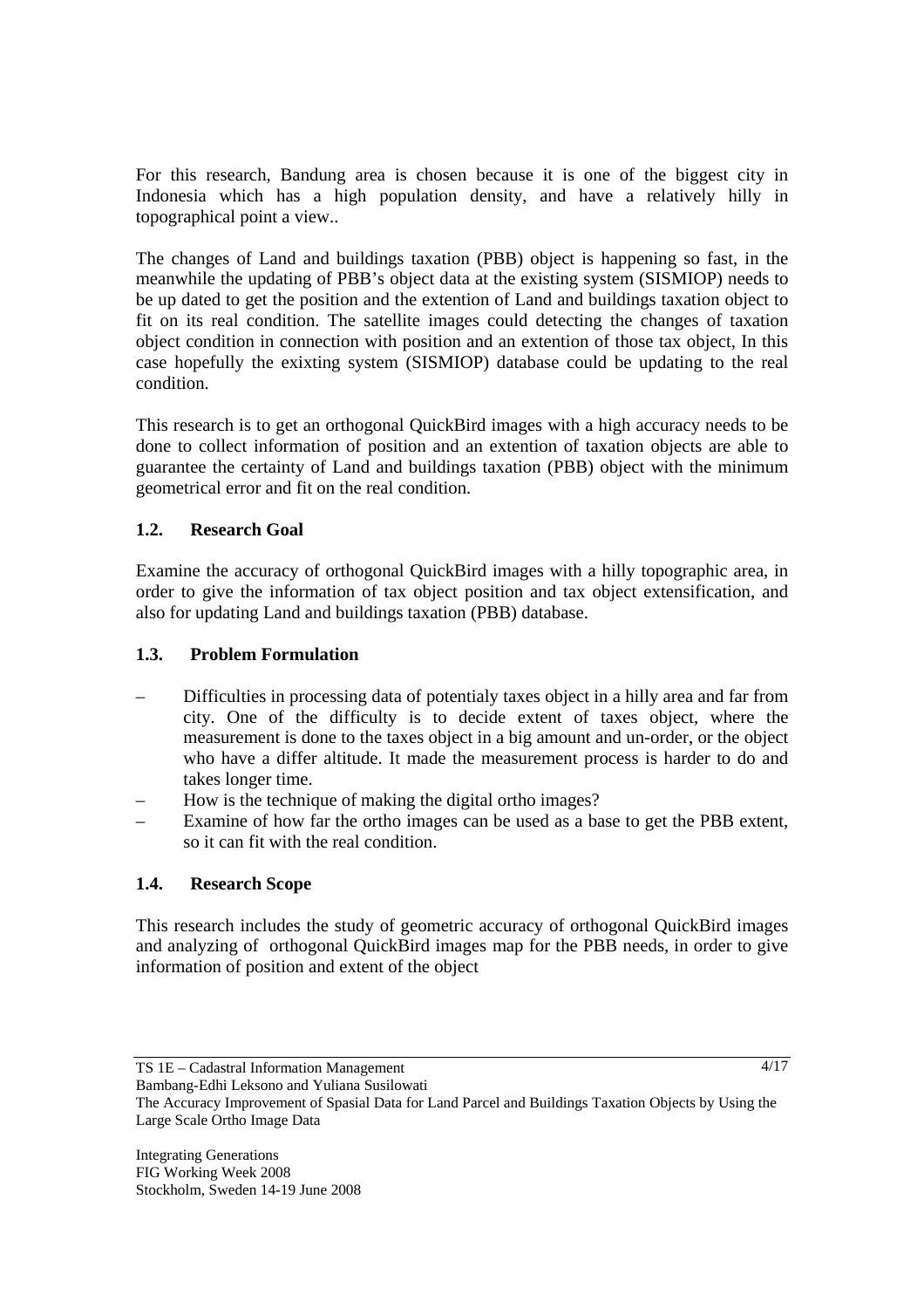## **1.5. Basic Asumption**

Orthogonal QuickBird images by orthorectification have less geometric errors than the images made by rectification. Orthogonal QuickBird images can be used for PBB needs, to give information of the object position and extent, as a basic of updating PBB database, fit to the real condition.

## **1.6. Research Utility**

The using of orthogonal QuickBird images is hoped to be able to identifying PBB object with a high accuracy. Beside, to guarantee the quality of PBB object data in the form of digital map, so it can describe the real situation of taxes object transparently.

## **1.7. Research Methodology**

- Preparation : Literatures study, by gathering data and information from scientific literature, journal, website, etc
- Data Field Gathering :
	- o Measuring the object using GPS survey differentially with a GPS receiver geodetic type. This is done for getting data of object position to do a geometric correction to the QuickBird satellite images that we had (GCP and ICP measurements)
	- o Measuring distance and extent of the object terrestrially.
- Processing data:
	- o Processing GPS data to get GCP/ICP position
	- o Processing digital images to get rectification QuickBird images.
	- o Processing digital images to get orthogonal QuickBird images.
	- o Object Digitations with OSD (on screen digitizing) at orthogonal QuickBird images to get position and extent from the object.
	- o Processing DEM into slope.
- Compare the object positional and extent from digitations map images to the field data by seeking the difference of slope of research area.
- Analyzing using accuracy tolerance condition test. Analyze the accuracy extent from images map digitations related with the PBB tolerance

# **2. IMAGES RECTIFICATION**

At rectification, the important things is needs to be done is relocating every pixel in the images input  $(x',y')$ , at a particular position in a images input  $(x,y)$  that is already corrected by transforms coordinates (Saputra, 2005).

Bambang-Edhi Leksono and Yuliana Susilowati

TS 1E – Cadastral Information Management

The Accuracy Improvement of Spasial Data for Land Parcel and Buildings Taxation Objects by Using the Large Scale Ortho Image Data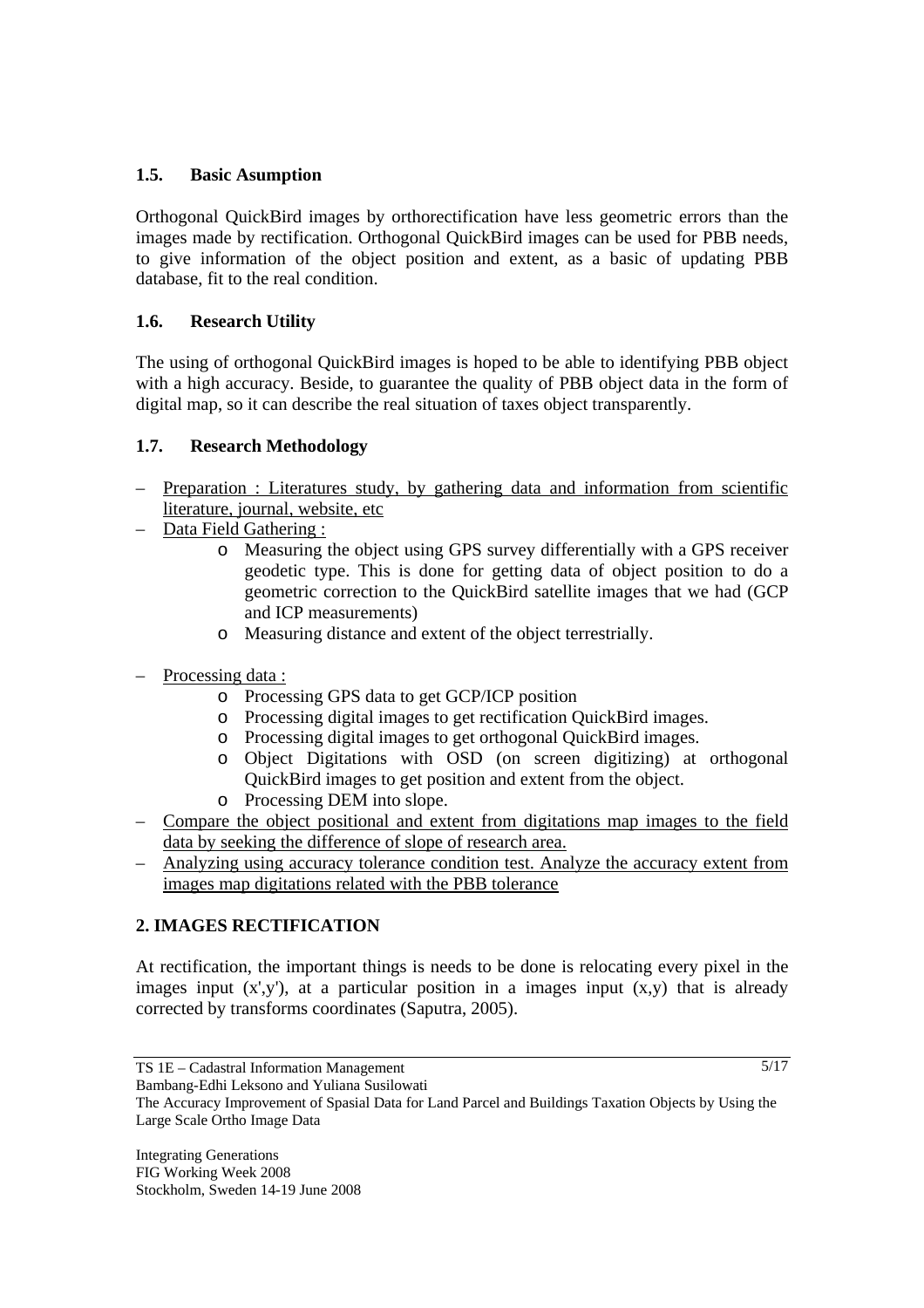To do the rectification, we need ground control points (GCPs) that can be identified well at the images which is going to be corrected or at the reference field that become accordance.

Orthorectification is the process to reposition images sesuai with the real images in location. When we getting the data, there will be a displacement caused by terrain at the topography variation. So we need to reposition it by orthorectification.

Basically, orthorectification is pretty much the same with the rectification process. The different is, orthorectification is used for the area that has varies altitude texture, and at the process we use DEM (Digital Elevation Model) data. To get the best result from this process, then the DEM data should have a smaller grid spacing interval and a higher vertically accuracy.

# **3. RESEARCH EXECUTION**

## **3.1. Description of Research Area**

The research area is Setra Duta Complex, Cimahi, West Java. This area is one of high class real estate that have mountainous and heterogeneous topography. Total extent of this area is  $+70$  Ha.

#### **3.2. Research Material and Tool**

#### a) Research Material

The material that is used in this research are:

1. QuickBird images of West Bandung area including the meta data, that is got from PBB Directory Center Office and BPHTB in Jakarta.

- 2. Ground Control Point (Geodetic GPS)
- 3. DEM of research area
- 4. Object extent as the result of field measurements (Fibre glass long tape)
- b) Research Tool
- Hardware :

1. A series of computer with technicaly specification of Intel Pentium IV Processor *Speed clock* 2,8 GHz, RAM type DDR PC-2700 64 MB, Harddisk capacity 40 GB, "Pixel View" *Video Graphics Array* (VGA) Memory capacity 128 MB, Samsung CD Rom. 2. Canon S200SPx 4800 dpi color inkjet printer.

The Accuracy Improvement of Spasial Data for Land Parcel and Buildings Taxation Objects by Using the

 $6/17$ 

Integrating Generations FIG Working Week 2008 Stockholm, Sweden 14-19 June 2008

Large Scale Ortho Image Data

TS 1E – Cadastral Information Management Bambang-Edhi Leksono and Yuliana Susilowati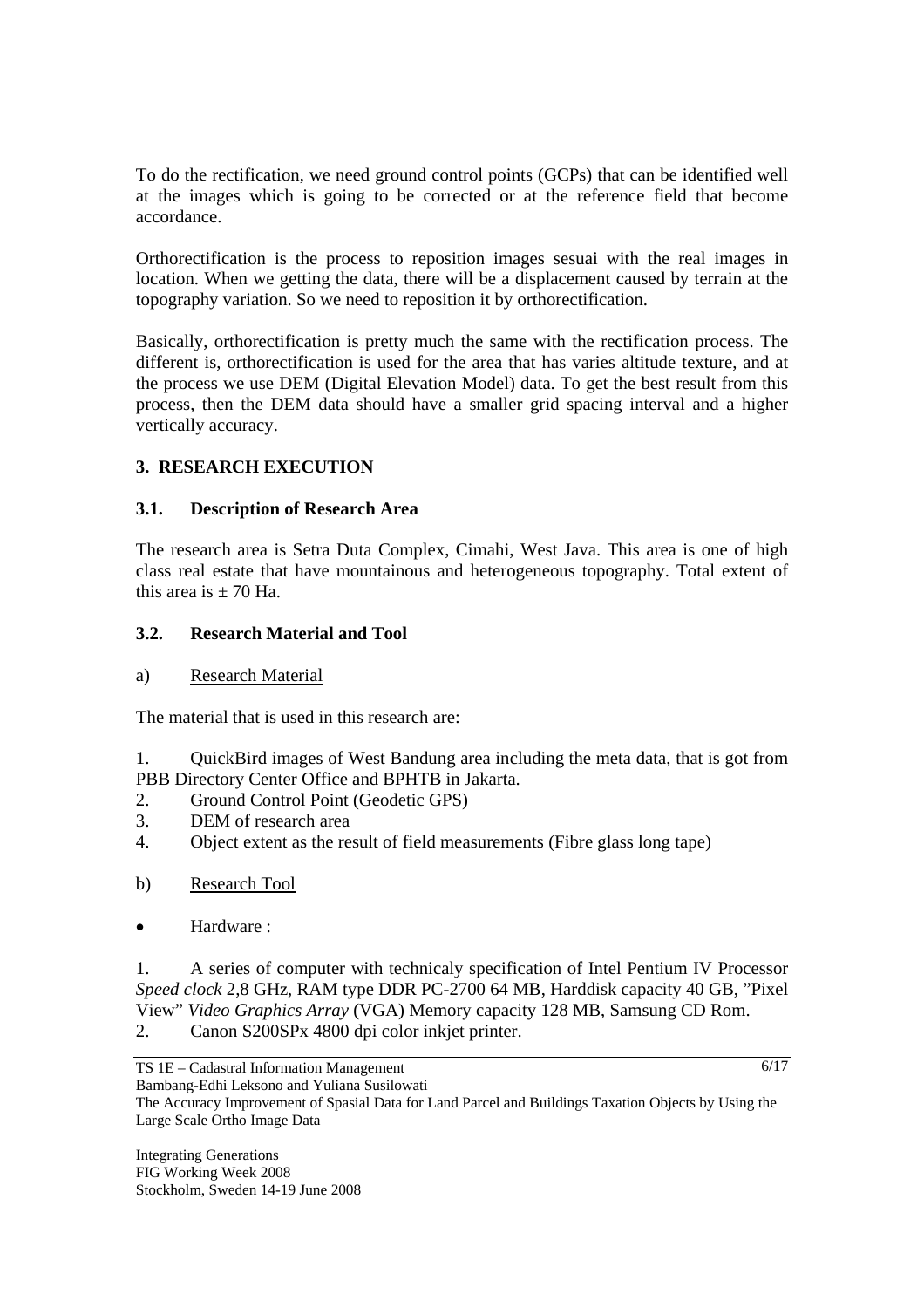3. Samsung Monitor SyncMaster 591S 15".

• Software :

1. *Microsoft Windows XP Home Edition* computer operation system is used to run system programming and applied application.

2. *MapInfo Professional release 7.5* is using for :

a. Object Digitation on resulting images

b. Coordinate calculation, distances, and taxes object area.

3. *PCI Geomatica* version 9.0 is used to processing QuickBird images, covering :

a. Images cutting

b. Images rectification (by rectification and orthorectification)

c. DEM conversion from digital contour map into raster form and DEM conversion into slope.

4. *Adobe Photoshop 7.0* is used to help contras enhancement images features so it more easier to interpret ate.

- 5. *Skipro ver 2.3* to GPS processing.
- 6. *Trimble Geo Office* is used for downloading and converting GPS data into *Rinex files.*
- 7. *Ms Excel* is used to count deviation standard, RMS Error.
- Software to write a report

1. Computer Operation System *Microsoft Windows XP Home Edition* is used to run the program system and its application.

2. *Microsoft Office 2003* and its components; *Ms. Word, Ms. Excel, and Ms. Powerpoint*, is used to write the research report, calculate data, and presentation.

# **3.3. Research Implementation**

# 3.3.1 Preparation

# **Beginning Preparation**

It is including investigation of research background, problem formulation, hypothesis formulation, research methodology formulation, composing the writing systematical, and data gathering.

• Research Preparation

a. Literature and reference study that related with the research material.

b. Learn the software modules, prepare the hardware, and check the connection between hardware and software.

TS 1E – Cadastral Information Management

Bambang-Edhi Leksono and Yuliana Susilowati The Accuracy Improvement of Spasial Data for Land Parcel and Buildings Taxation Objects by Using the

Large Scale Ortho Image Data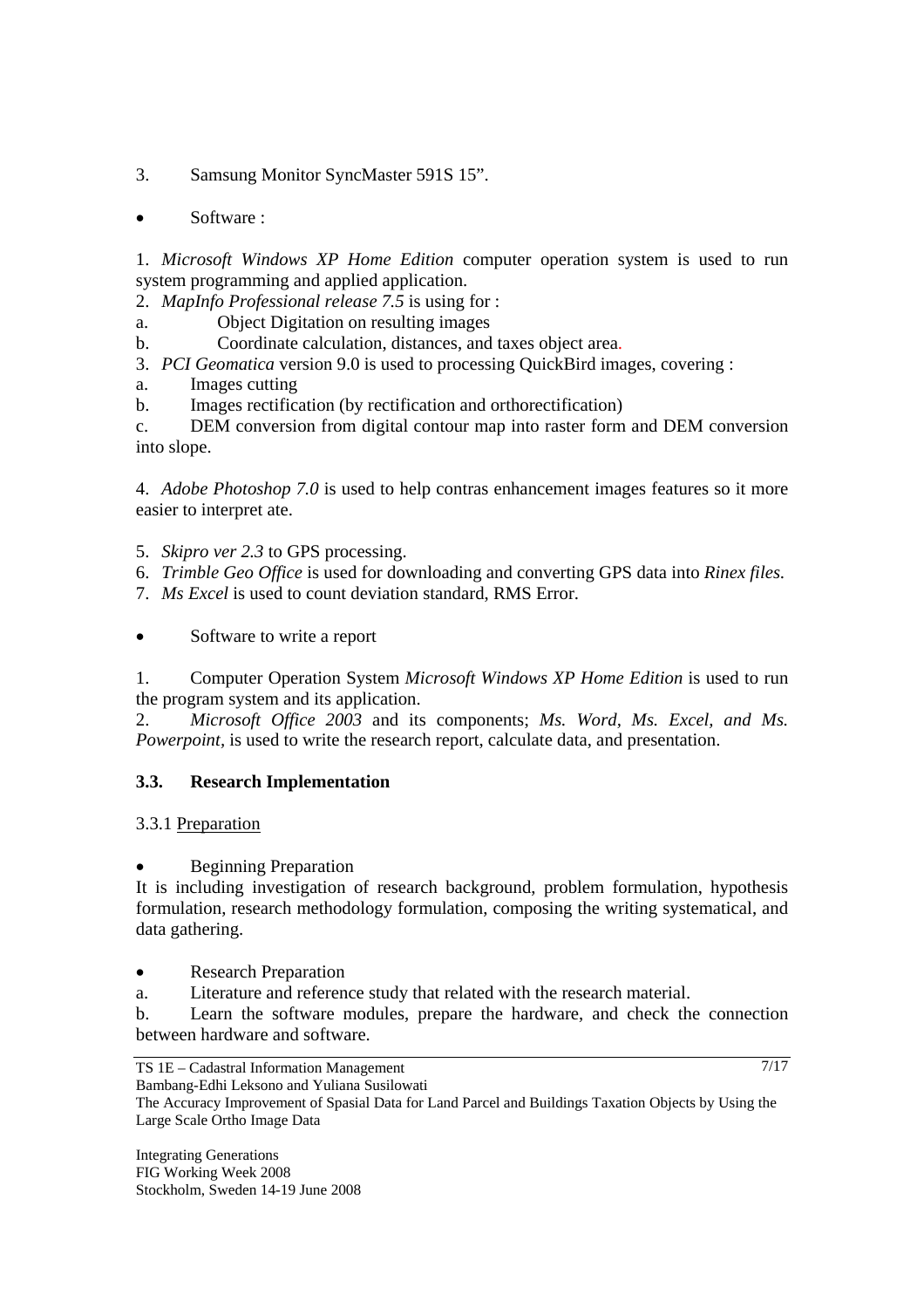c. Installing related software including Software *PCI Geomatica 9.0*, *MapInfo Professional* 7.5, *Adobe Photoshop* version 7.0, and *Microsoft Office* 2003

d. Administration preparation that related to the research, such as letter of data requirement, and letter of field measurement.

## 3.3.2 Determination of Research Area

Determination of research area is done by several consideration, such as:

- Providence of research material (QuickBird images)
- Mountainous area that is predicted to be having more geometrical error than a flat area.
- Features of ground field by QuickBird images are pretty clear, so it more easier to interpret ate and delineated area border
- This research choosing Setra Duta Complex-Cimahi area which meet those requirements.

## 3.3.3 Data Collection

The collection of material, data and another data sources that needed for this research consist of :

1. Availability of QuickBird images of West Bandung area including its metadata, are getting from PBB Directory Center Office and BPHTB in Jakarta. Acquisition time, type, and *level product* of QuickBird images is known from scene code, which is : 03AUG21025744-S2A..:

Time : August 21, 2003, 02:57:44 pm

Type : *Pan Sharpened* (S = *Pan sharpened*, M = *Multi Spectral*, P = *Panchromatic*) Level : *Standard* (2A = *Standard*, 1b = *Basic*)

QuickBird images standard level have been geometrically corrected by DigitalGlobe as the vendor, are already in UTM projection system with WGS'84 as datum, and had 60 cm resolution (Hendra, 2004 – as quoted by Darodjati 2005 and www.eurimage.com).

2. Ground Control Point in the form of GPS point which directly field measured by rapid static. (observation point  $\pm$  40 minutes).

Using total 22 points of control points (for GCP and ICP) and it's tied to Pasca-ITB point. Tool which is used are 3 geodetic type GPS Trimble R5700.

3. DEM is got from digital contour map, project result of Bandung Raya highway maps formed with contour interval 5 meters.

The Accuracy Improvement of Spasial Data for Land Parcel and Buildings Taxation Objects by Using the

 $8/17$ 

Large Scale Ortho Image Data

TS 1E – Cadastral Information Management Bambang-Edhi Leksono and Yuliana Susilowati

Integrating Generations FIG Working Week 2008 Stockholm, Sweden 14-19 June 2008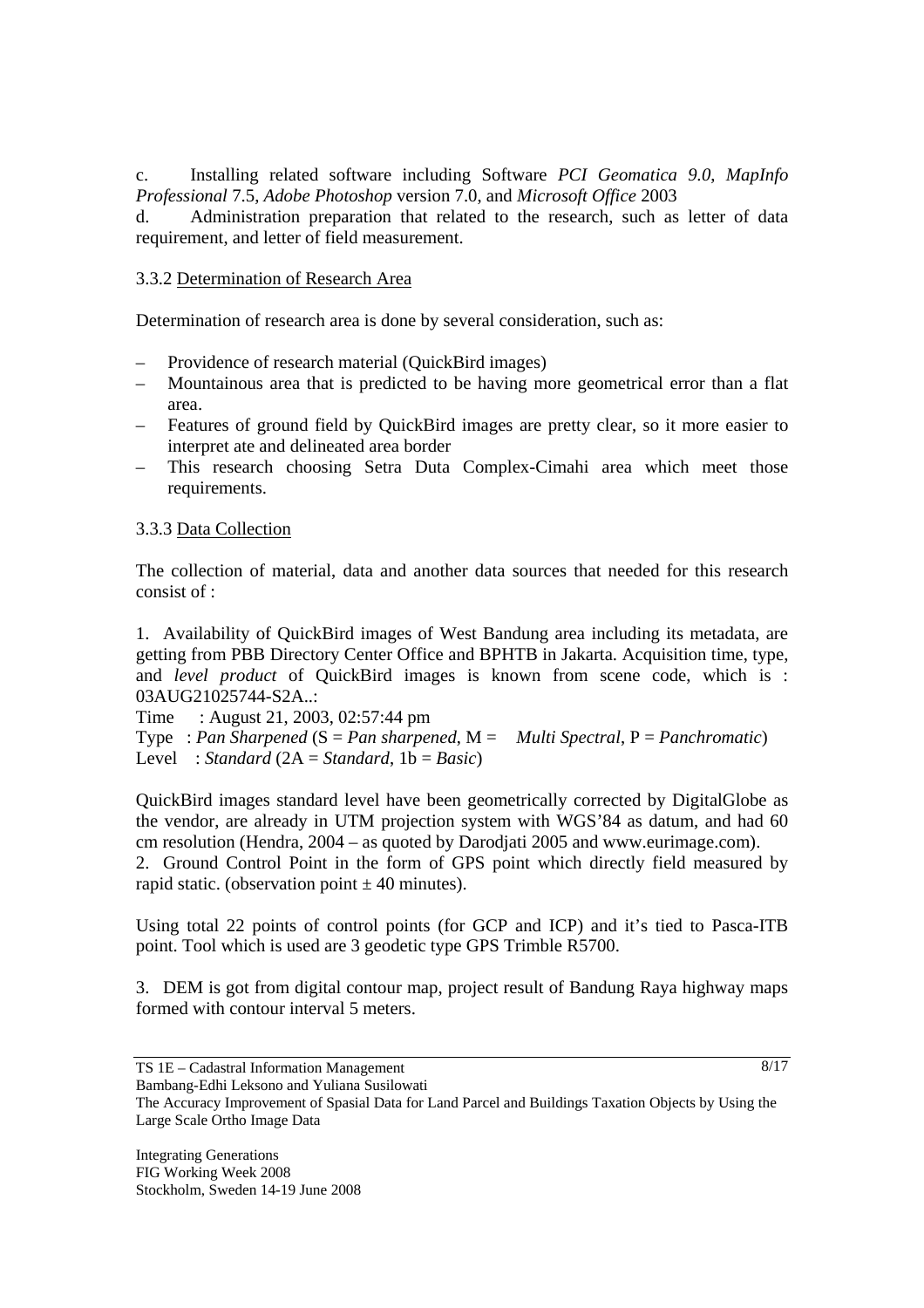4. Measurement of direct field extent object by fibre glass long tape and distometer (*Leica*).

3.3.4 Data Processing

## • GPS point processing

GPS points are downloaded with *Trimble Geo Office* and converted into *Rinex* files. Data processing using *Ski pro ver* 2.3.

- Processing of *single point positioning (SPP)* of every point.
- Determining of reference coordinate ( Pasca\_ITB point)*.*
- Processing every *baseline*.
- Coordinate conversion which is got from Lintang, bujur to UTM projection system.
- Result of the process is coordinates of GCP points with UTM projection in *Ms Excel.*

## • OuickBird Images Process

- Images slicing (PCI Geomatic)
- Contrast enhancement (adobe phootshop)
- Geometrical Correction
- a. Defining *Ground Control Point* (*GCP*)
- b. Images Rectification and orthorectification
- c. Rectification process is using first degree polynomial model.

Orthorectification is using relational function*.*

- Conversing PCI Geomatic result images into TIFF form.
- The PCI Geomatic coordinates is kept as a text files and then it is changed into Ms. Excel.
- Images digitations at MapInfo. (5 times digitations for every object)
- Calculation of field coordinates, distance, and extent at MapInfo.
- Data Processing of Field Extent

Processing of field distance and extent data using Ms. Excel. The result from this process can be a distance and extent reference.

# **4. RESULT AND DISCUSSION**

## **4.1 Data Processing Result**

#### • GPS Process

From the result of GPS process we have some accurate coordinates, with the lowest accuracy 0,004m

The Accuracy Improvement of Spasial Data for Land Parcel and Buildings Taxation Objects by Using the

 $9/17$ 

Integrating Generations FIG Working Week 2008 Stockholm, Sweden 14-19 June 2008

Large Scale Ortho Image Data

TS 1E – Cadastral Information Management Bambang-Edhi Leksono and Yuliana Susilowati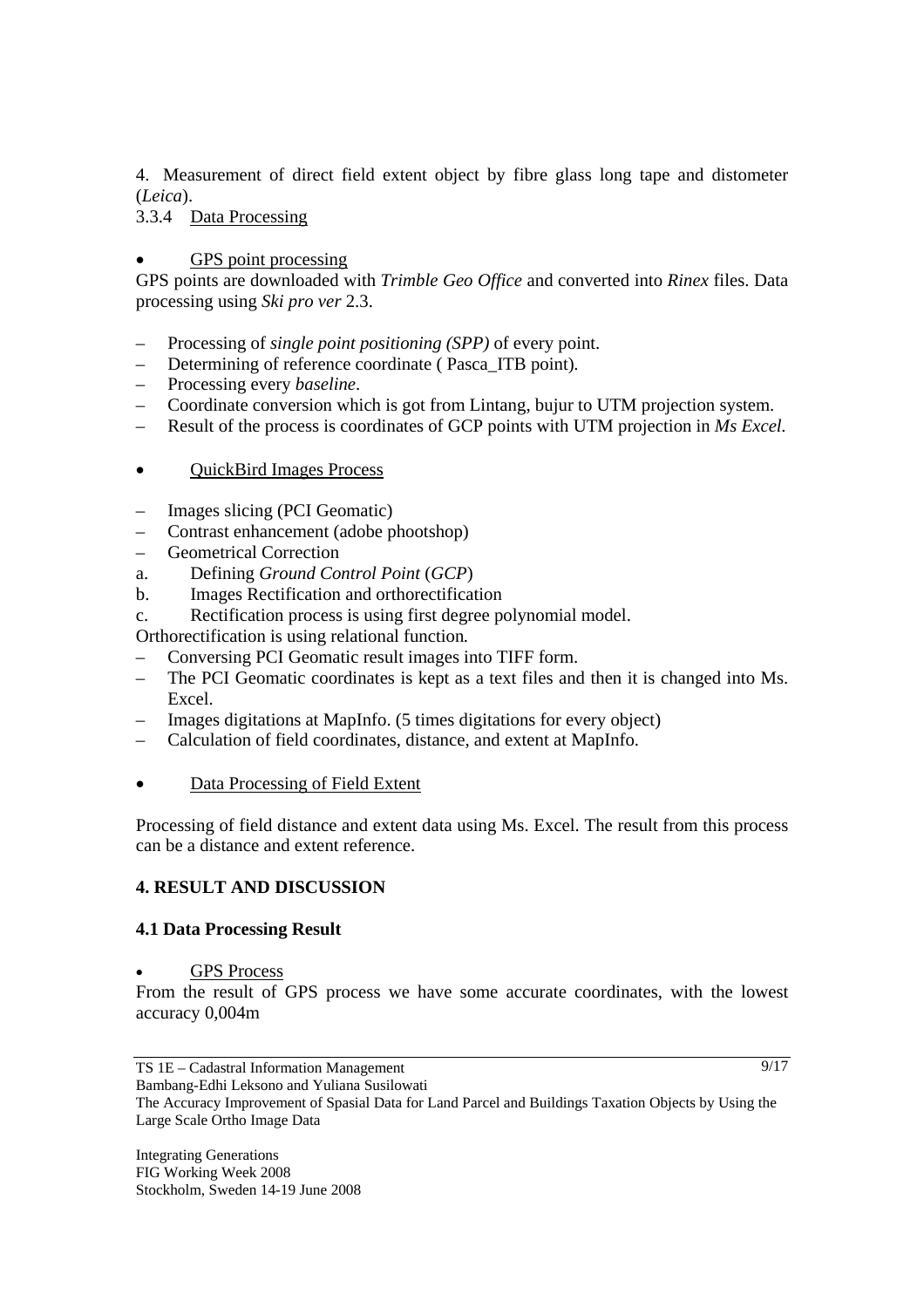- QuickBird Images Processing
- Images Slicing, to get a QuickBird images of research area so we can minimize saving memory and make the next process faster.
- Contrast enhancement, to get a higher images contrast, so the images is clear enough to be interpreted and delineated.
- Geometrical Correction result QuickBird images from rectification process with a right position and shape to the earth surface.

| <b>Description</b> | eGCP  | <b>RMSe</b> |
|--------------------|-------|-------------|
| 10 GCP Rekti       | 1.078 | 0.937       |
| 10 GCP Ortho       | 0.835 | 0.564       |
| 22 GCP Rekti       | 0.948 | 0.876       |
| 22 GCP Orthol      | 0.625 | 0.546       |

## • Processing Data of Object Field Extent

Processing data of object field extent by calculating extent of the object which are the *extent* and height function. The result extent by calculate can be seen in appendix page.

## **4.2 Discussion**

• Comparison and Analyzing RMSe from a rectification images Result images :



From what can be seen above, images accuracy that is resulted by orthorectification process have a less geometric error, than rectification process without using DEM.

According to RMS Check Point, add GCP points from 10 to 22, is not giving any significant influence to the images accuracy level both in rectification and orthorectification process.

TS 1E – Cadastral Information Management Bambang-Edhi Leksono and Yuliana Susilowati The Accuracy Improvement of Spasial Data for Land Parcel and Buildings Taxation Objects by Using the Large Scale Ortho Image Data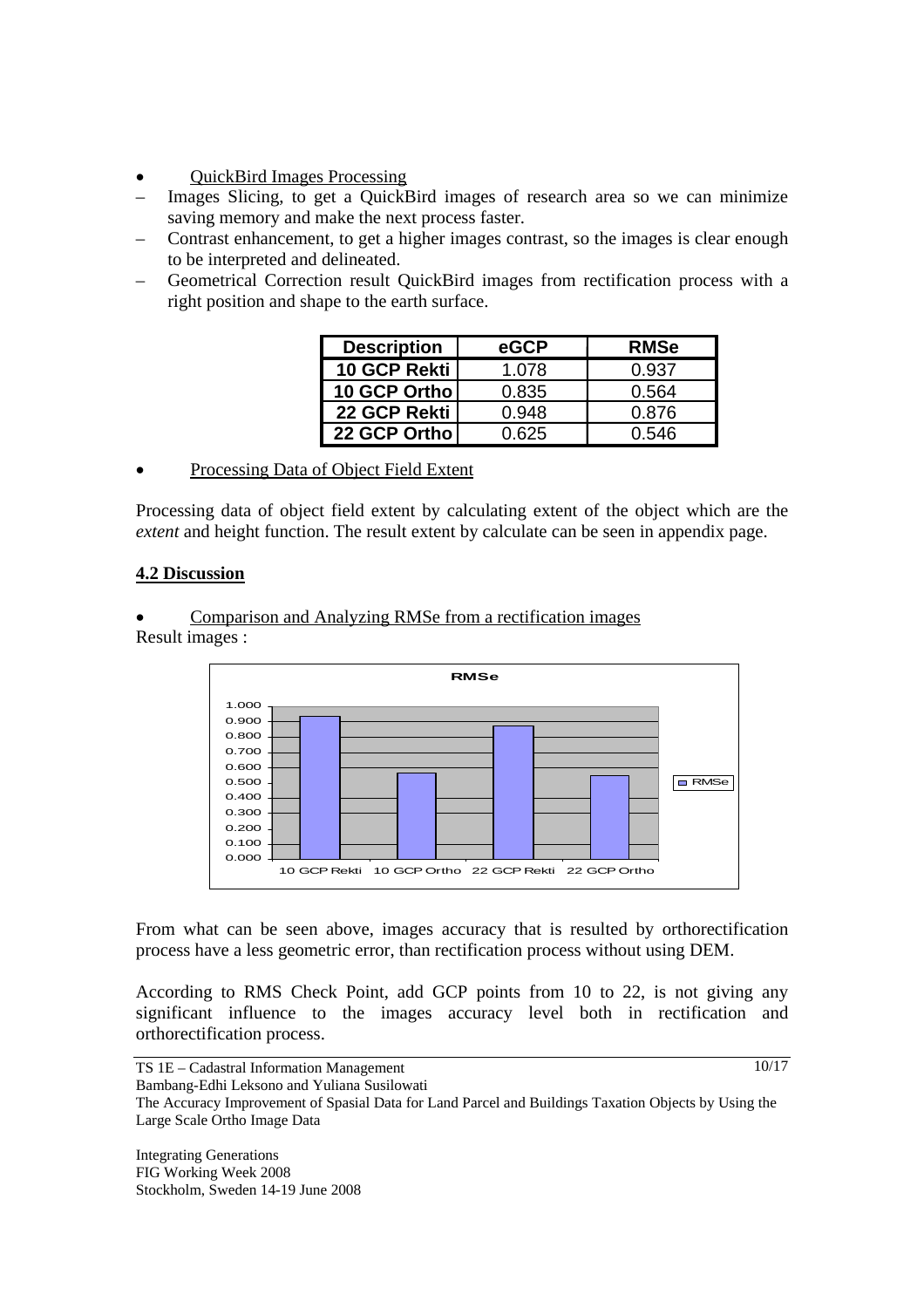The increase of images accuracy can be seen significantly when we compare rectification to the orthorectifiction process. Which is the result of images accuracy by orthorectification is better that rectification.



Comparison field line object with the result of digitations



TS 1E – Cadastral Information Management Bambang-Edhi Leksono and Yuliana Susilowati The Accuracy Improvement of Spasial Data for Land Parcel and Buildings Taxation Objects by Using the Large Scale Ortho Image Data

Integrating Generations FIG Working Week 2008 Stockholm, Sweden 14-19 June 2008  $\frac{11}{17}$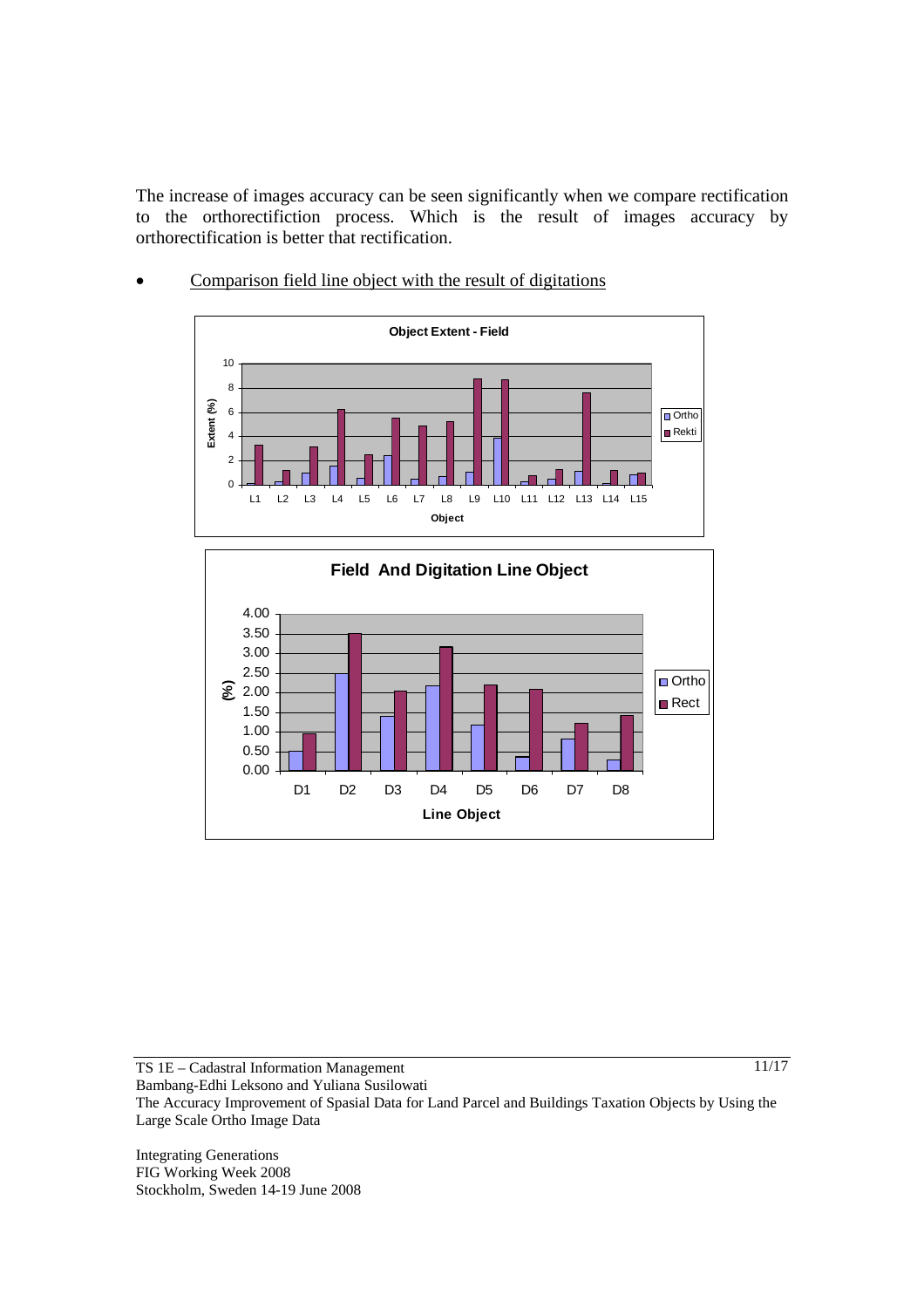

From digitations and field measurements, we can see that the tendency of digitations accuracy of the orthogonal images that already going through the orthorectification process, is better than the one from rectification process.

The average difference between field distance and digitations rectification distance is 0.931 meters. While at orthorectification, the average difference is 0.507 meters.

#### • Comparison Object Extent and images digitations extent



Extent difference of the highest object at rectification is  $146.615 \text{ m}^2$  and for the lowest object is 8.117  $m^2$ . In orthorectification extent difference of the highest object is 19.357  $m^2$  and the lowest is 1.006 m<sup>2</sup>.

Average extent difference field measurements and digitations in rectification process is 34.048  $\text{m}^2$  and for orthorectification is 7.826  $\text{m}^2$ .

TS 1E – Cadastral Information Management Bambang-Edhi Leksono and Yuliana Susilowati 12/17

The Accuracy Improvement of Spasial Data for Land Parcel and Buildings Taxation Objects by Using the Large Scale Ortho Image Data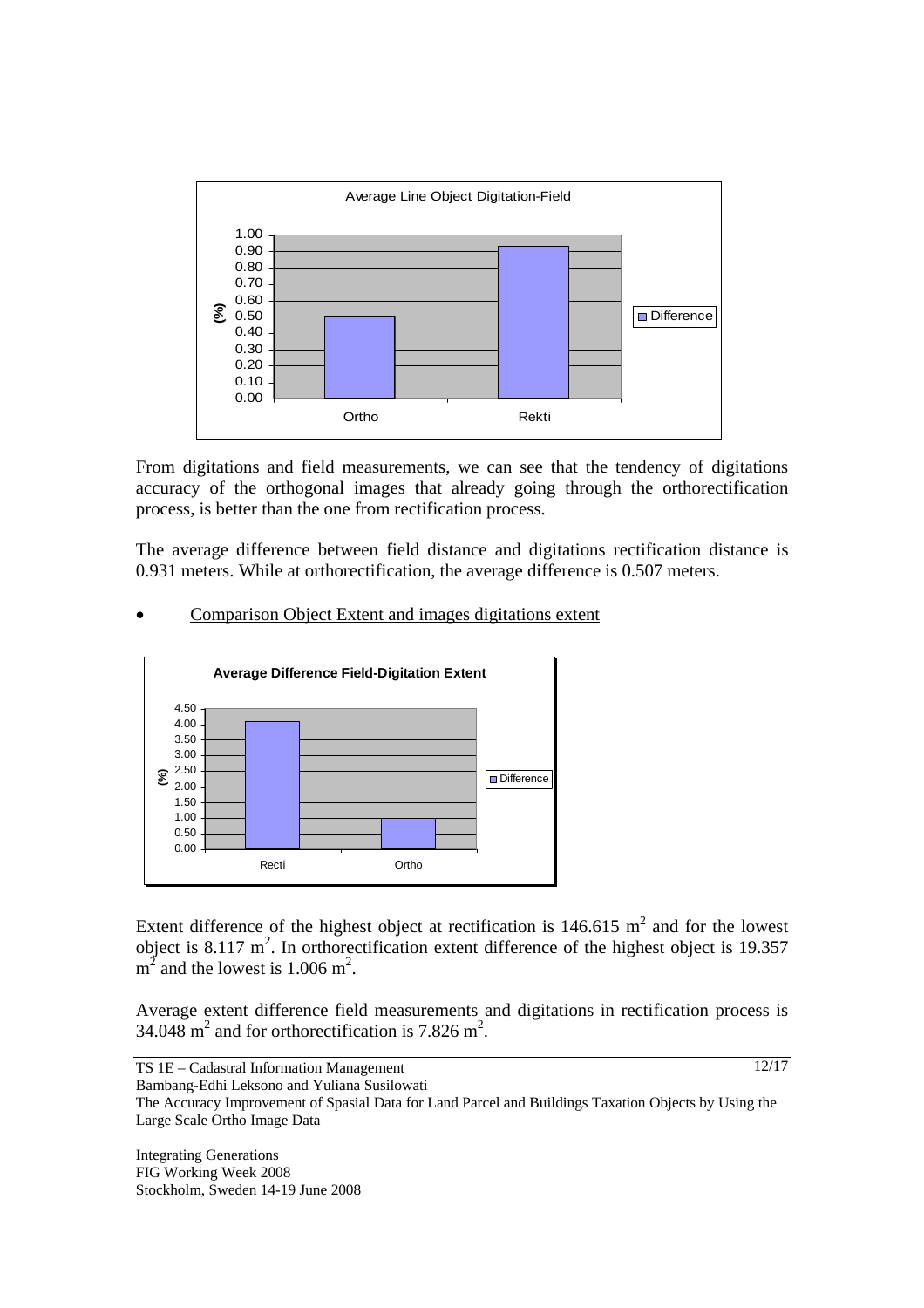After compare this result, the percentage of average extent difference between field extent and digitations of rectification images is 4 % and for orthorectification is 1 %.



After comparing that, we can see the trend of increasing difference is equal to the increasing slope from the accordance object. And so, the slope difference affect to extent difference that resulted by ortho images digitations.

PBB Data Analysis

Analyzing is done to test the certainty of position and extent of object including spatial information on SIG PBB map with real data. The result of the test:.

| <b>Description</b> | <b>RMSe X</b>   | <b>RMSe Y</b> | <b>RMSe</b> |
|--------------------|-----------------|---------------|-------------|
| Image data         | 0.652           | 0.0241        | 0.653       |
| <b>IPBB</b> data   | 12.961 <b>1</b> | 10.588        | 16.736      |



TS 1E – Cadastral Information Management

 $13/17$ 

Bambang-Edhi Leksono and Yuliana Susilowati

The Accuracy Improvement of Spasial Data for Land Parcel and Buildings Taxation Objects by Using the Large Scale Ortho Image Data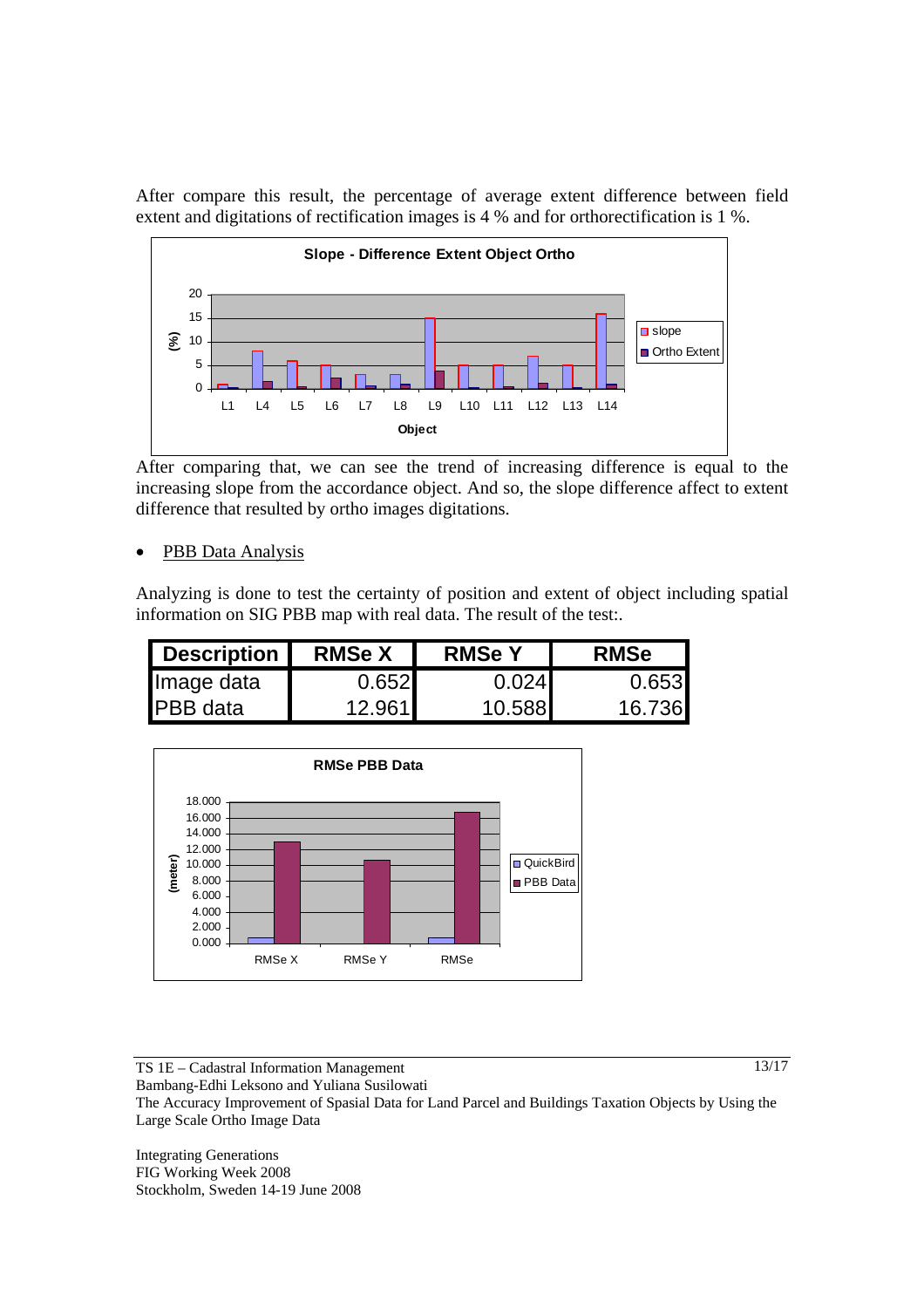Position rigorous using orthorectified images  $\pm$  0.653 m, and with spatial data of PBB resulting  $\pm$  13.620 m. There is an escalation of rigorous to be 20 times using orthorectified images as information sources of object position.



Basic on calculation and graphic at above picture, The percentage of extent difference, the percentage average of extent difference between field extent and PBB spatial data is 9 %. The percentage average of extent difference between field extent and digitation result of orthorectified images is 3 %. There is an escalation of rigorous of tax object extent to be 3 times using orthorectified images on this research.

## PBB regulation for object tolerance in area measurements

According to PBB regulation about the tolerance of area measurements, is not more than 10% in area measured. From what we have seen from the result from this research, the

The Accuracy Improvement of Spasial Data for Land Parcel and Buildings Taxation Objects by Using the Large Scale Ortho Image Data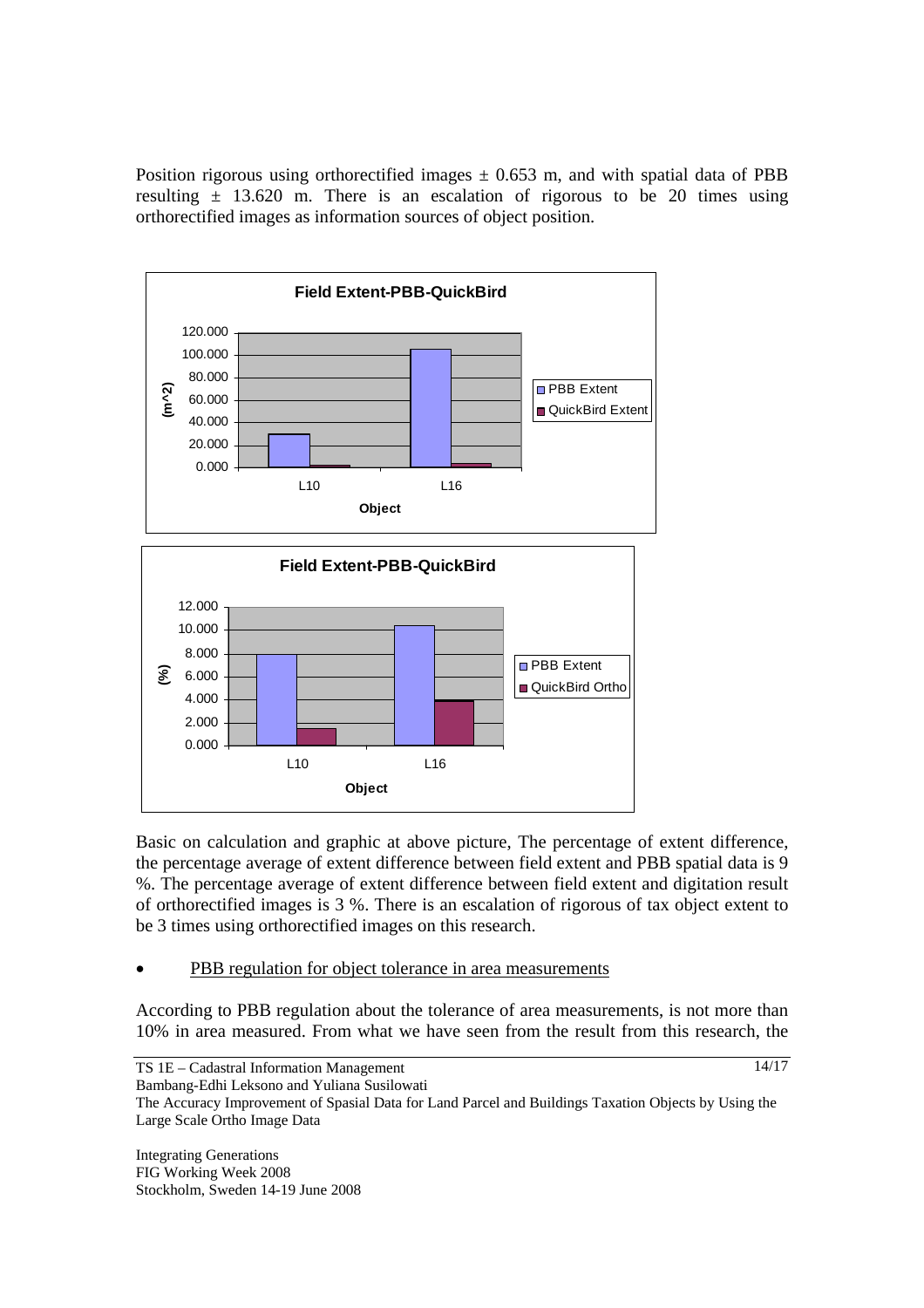tolerance in both rectification and orthorectification is also below 10 %. Because of that, images result can be used for map updating to PBB data and it can be suitable with the data from the field.

# **5. CONCLUSION**

#### **5. 1. Conclusion**

From processing and analyzing result data from research, there are several things can be conclude

1. The process of QuickBird images at this research is resulting RMS Check Point in rectification is 0.937 meters for 10 GCP, and 0,876 meters for 22 GCP. In orthorectification resulting RMS 0.564 meters for 10 GCP, and 0.546 meters for 22 GCP.

2. The average difference between field distance and digitations rectification distance is 0.931 meters. While at orthorectification, the average difference is 0.507 meters.

3. Average extent difference field measurements and digitations in rectification process is 34.048  $\text{m}^2$  and for orthorectification is 7.826 m<sup>2</sup>.

4. The percentage of average extent difference between field extent and digitations of rectification images is 4 % and for orthorectification is 1 %.

5. The difference between field extent and digitations result extent is affected by slope in the research area.

6. QuickBird images resulted from this research is accepted by tolerance level (10%).

#### **5.2 Suggestion**

1. It is necessary to do a research about cost efficiency and comparison time of measurements between taxes object field by QuickBird images and field measurements.

2. PBB Directory and BPHTB can utilize orthogonal QuickBird images for a area with a mountainous topography, to do a taxes abject field measurement, so the quality of PBB data can be guaranteed.

3. It is necessary to do geometrical correction with ortho images for a higher accuracy and also with more accurate DEM.

4. It is necessary to do geometrical correction by doing orthorectification with various DEM and various type of QuickBird data.

#### **REFERENCES**

Abidin, H.Z, Jones, dan J Kahar. , 2002, *Survei dengan GPS*, PT.Pradnya Pramita.

Abidin, H.Z., 2001, *Geodesi Satelit,2001*, Cetakan Pertama, PT.Pradnya Pramita, Bandung.

Abidin, H.Z., 2000, *Penentuan Posisi dengan GPS dan Aplikasinya*, PT. Pradnya Pramita, Jakarta, Second Edition.

TS 1E – Cadastral Information Management

 $15/17$ 

Bambang-Edhi Leksono and Yuliana Susilowati

The Accuracy Improvement of Spasial Data for Land Parcel and Buildings Taxation Objects by Using the Large Scale Ortho Image Data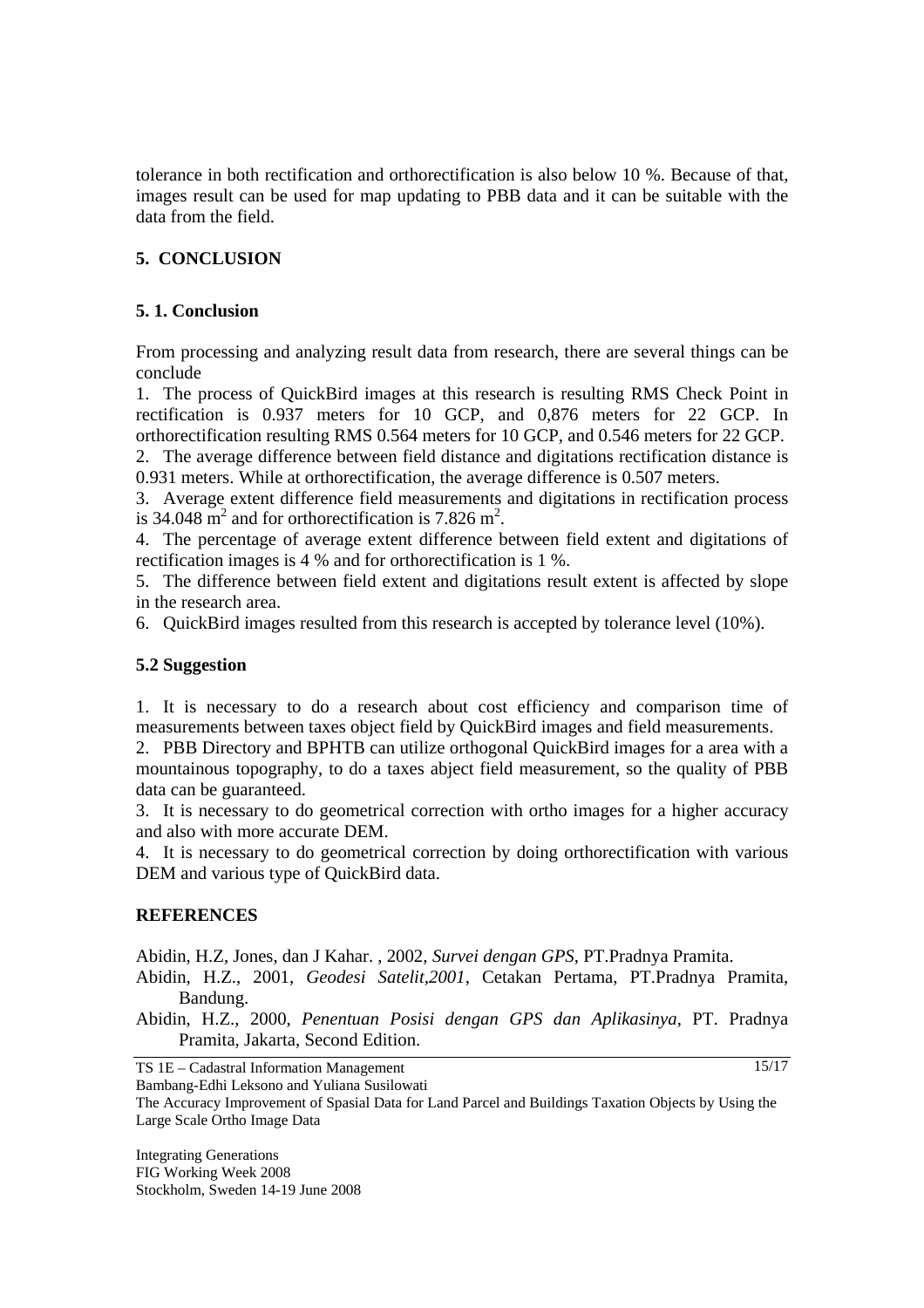- Astor, Yackob, 2005, *Kajian Penentuan Luas Bangunan dari Orthofoto Untuk Keperluan Kadaster Fiskal*, Tesis Departemen Teknik Geodesi, ITB.
- Croitoru, A; Tao, V; Hu, Y; Xu, J, 2004, *The Rational Function Model : A Unified 2D and 3D Spatial Data Generation Scheme* , ASPRS Annual Conferrence Proceedings, Colorado
- Danoedoro, P, 1996, *Pengolahan Citra Digital Teori dan Aplikasinya Dalam Bidang Penginderaan Jauh*, UGM, Yogyakarta.
- Digital Globe, QuickBird Products Guide, www.digitalglobe.com
- Dirjen Pajak, 2000, *Keputusan Direktur Jenderal Pajak No. Kep-533/PJ/2000 tentang Petunjuk Pelaksanaan, Pendataan, Dan Penilaian Objek Dan Subjek PBB Dalam Rangka Pembentukan Dan Atau Pemeliharaan Basis Data SISMIOP*.
- Fraser, C.S. dan T. Yamakawa. A*pplicability Of The Affine Model For Ikonos Image Orientation Over Mountainous Terrain,* Department of Geomatics, University of Melbourne, Victoria 3010, Australia, c.fraser@unimelb.edu.au & yamakawa@sunrise.sli.unimelb.edu.au.
- Hendarman, Benny, 2004, *Panduan Penggunaan PCI Geomatica,* Cimahi.
- Hendra, F. 2004, Studi Awal Aspek Geometrik Citra Quickbird Untuk Keperluan Pajak Bumi Dan Bangunan, *Skripsi*, Departemen Geodesi, Institut Teknologi Bandung
- Herman, Yuliana, 2005, *Kajian Planimetrik Citra Satelit QuickBird Dalam Memproduksi Peta Garis Skal Besar (Studi Kasus: Kampus ITB), Skripsi*, Departemen Geodesi, Institut Teknologi Bandung
- Jensen, J.R, 1996, *Introductory Digital Image Processing, A Remote Sensing Perspective*, Prentice Hall Series, London, Sydney, Toronto, Mexico, New Delhi, Tokyo, Singapore, Rio de Jeneiro.
- Leica Geosystems, *GS20 User Manual & Setup Guide,* www.leica-geosystems.com
- Lillesand, T.M, and Kiefer, R.W, 1994, *Remote Sensing and Image Interpretation*. Third Edition, Johan Willey and Sons Inc. New York, Chichester, Brisbane, Toronto, Singapore.
- Minar, Firman C., 2004, *Kajian Terhadap Ketelitian Planimetrik Citra Satelit IKONOS (studi Kasus : Lembang, Kab. Bandung)*, *Skripsi*, Departemen Geodesi, Institut Teknologi Bandung.

TS 1E – Cadastral Information Management

 $16/17$ 

Bambang-Edhi Leksono and Yuliana Susilowati The Accuracy Improvement of Spasial Data for Land Parcel and Buildings Taxation Objects by Using the Large Scale Ortho Image Data